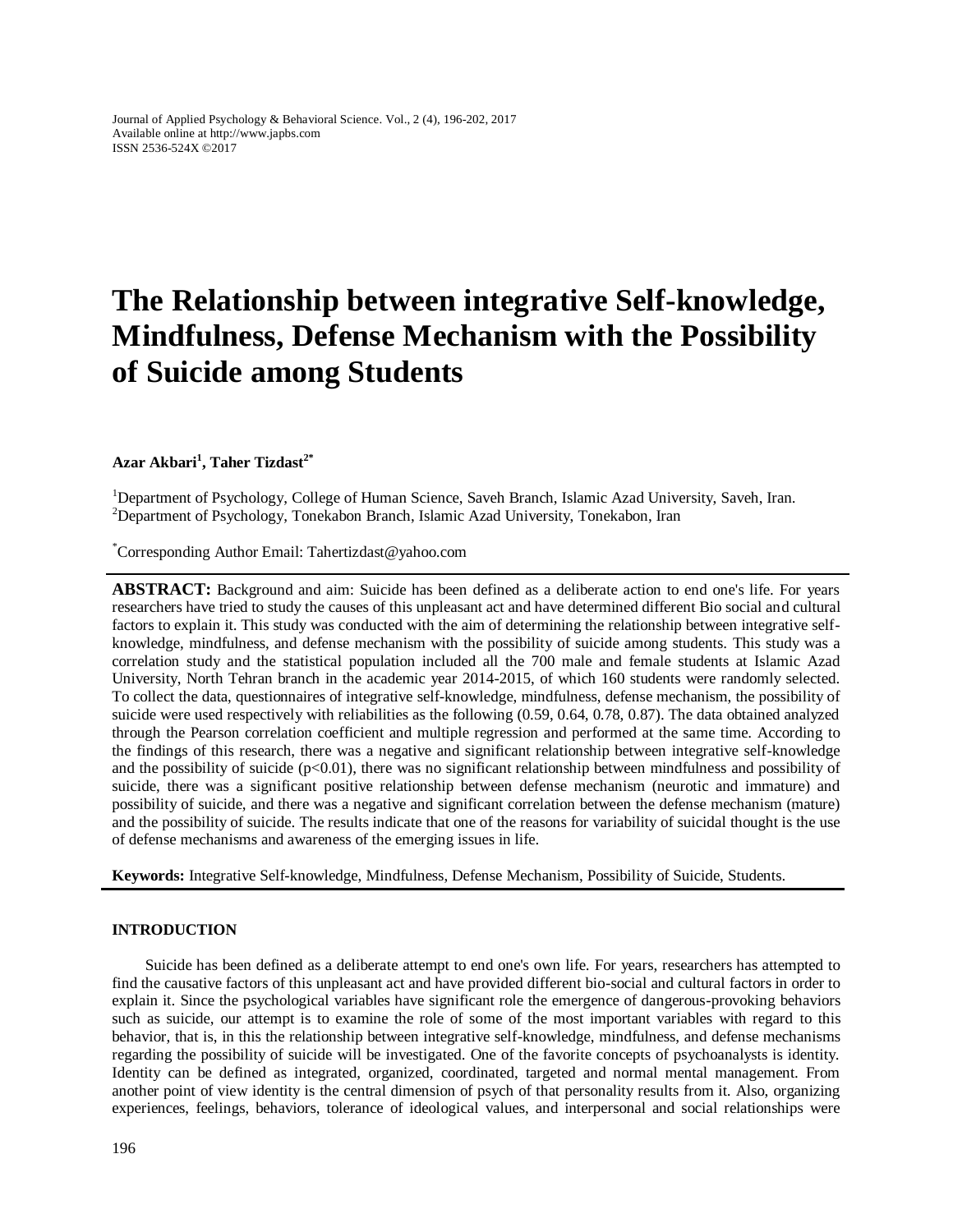ascribed to identity. Identity has different positive and negative aspects: The process of awareness regarding one's characteristics is considered self-knowledge, and the process of coordination, organization, and integration of components of identity is known as integrative self-knowledge.

Although self is logically indefinable, in the case of defining it one should take advantage from some of its conceptual derivations. Kohut as the founder of the psychology of self has from a psychoanalytic perspective explained the growth and emergence stages of self. From his point of view, self is a cohesive unit that is integrative in space and continuous in time, and is the axis of human action and recipient of his affections. According to Ghorbani and his colleagues' (2009) conceptualization, self-knowledge is the moment to moment awareness regarding psychological states and the ability of differentiation and analysis of the current experiences and also active cognitive process regarding self and about the past events that its result is bringing about a wide ranging perspective to guide behavior and to form more complex and broader individual scheme. There are concepts in psychological literature that the release of attention is considered the basis of those concepts. Several concepts show this overlap. Some of these concepts can be pointed out such as self-observation, lack of self-work management, independence; interdependence, work-orienteers, and consciousness as a creative cognitive process (Singh et al., 2005).

Mindfulness is a creative and constructive cognitive process and emerges when a person has the following three main characteristics which are: a) creating a new categorization, b) acceptance of new information and c) awareness from deeper and more comprehensive points of view (Golpour Chamar & Kuhi Mohammad Amini, 2012). Mindfulness is adamant attention regarding the affaires in the present time that we have until now considered in another way. Examples of these affaires include awareness of breathing, neck pain, negative thoughts and worry about what you will do tomorrow and include repeated focus of the mind in the present time. Every thought, feeling or senses that enter into attention will be accepted and approved as they are. This preventive reaction is for thoughts that make you sad or anxious, and help you to return to equilibrium after the negative experienced emotions (Byron, 2005). Thus, mindfulness or presence of mind means awareness of thoughts, behaviors, emotions and motivations in such a way that we can manage and adjust them in a better way. In other words mindfulness means paying attention in a particular way; that is, the attention or focus that is composed of three elements: a) being in the present time, b) being purposeful, c) without judgment. This kind of attention leads to increase of awareness, clarity and acceptance of the present reality. Thus, we realize that our life has been occurred in the present and will be relieved. If we are not completely present, we cannot determine that what possibilities are exactly there? How can we have access to facilities? And how we bring about change and growth? Correct presence of mind means that an individual focuses his/her awareness of the past and future in the present. When one is in the present, he sees the reality with all of its internal and external dimensions and perceives that mind because of the judgments, interpretations and readings that it does is constantly engaged in an internal rumination and dialogue.

One of the basic variables that determine the orientations of behavior is defense mechanisms that have born and developed from the lap of psychodynamic theories. Freud's psychodynamic view like the past is influential on modern practice of personality therapy and cognition. Freud's psychoanalysis system is a model of personality development and offers a systematic structure for psychotherapy. In the psychodynamic system the emphasis is on three basic components: the unconscious thoughts as the main causes of human behavior, the conflict of the biological instincts with the expectations of society, and the determining experiences of childhood in the formation of personality. Although it is for 100 years that psychoanalysis has been introduced and various theories have been provided in the realm of psychology, but nowadays this theory is developing and expanding in such a way that different theories have emerged from this point of view (such as object relationship) (Halgin and Whitebourn, 2005). As is has been said, the reason of behavior according to psychoanalysts is unaware thoughts. Despite numerous critics regarding this school of thought, various researches in various realms of psychology have confirmed unconscious mental processes. According to what has been said in psychoanalysis, many of the concepts and theories of psychoanalysis are in some way linked to the concept of the unconscious. Among them (ego defense mechanisms) that Freud has defined them unconscious strategy (ego) to control instincts and impulses, and is one of the most important concepts related to the unconscious that were presented in psychoanalysis system in order to explain the defense functions of the psychological system in front of anxiety and mental stress (Afzali et al., 2009).

According to Freud, all of the individuals use defense mechanisms to keep away the potential irritant experiences and when these defense mechanisms are used in a dogmatic and radical way lead to psychological disorder. Freud's point of view regarding defense mechanisms have changed over the past years and fully have expanded in the works of Freud and his classic treatise entitled (ego and defense mechanisms) (Prochaska & Norcross, 2007). In recent decades, new insights are emerging with regard to the defense mechanisms and significant changes in the theoretical foundations in the field of defense and the defense establishment's assessment (Kramer, 2000). Classical theory of psychoanalysis considers defense mechanisms as combative forces with driving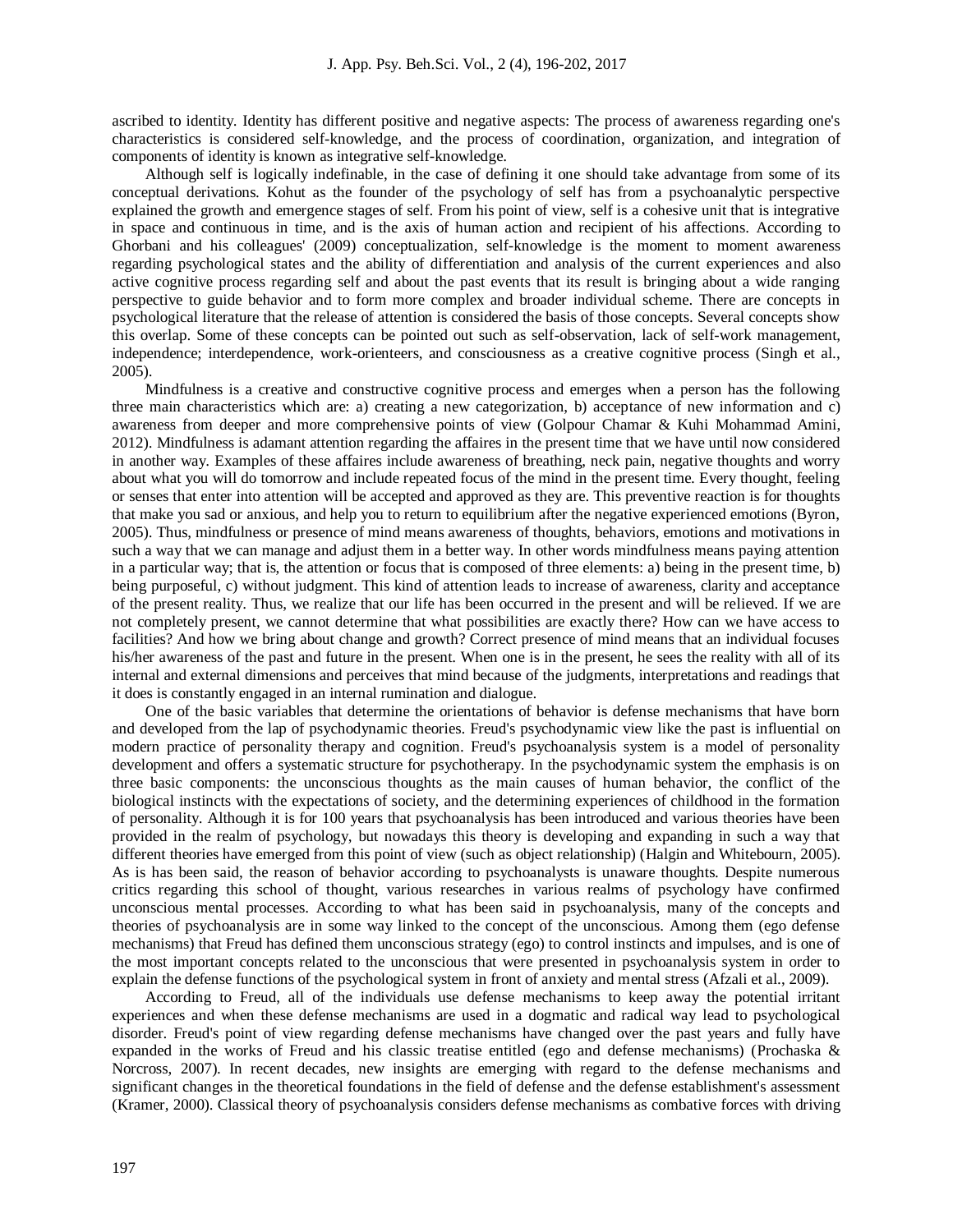instinctive instruments; but the contemporary and modern psychoanalysis, including psychologists of (self) and theory (object relationship) consider wider role for defense mechanisms, such as maintaining confidence and strengthening self-organization.

Generally, based on the psychoanalytical approach individuals in the face of psychological stresses use certain defense styles that each of them includes special defense mechanisms. These styles regarding the rate of matureness are divided into three groups: the immature or undeveloped, neurotic, adult or mature groups (Besharat et al., 2007). Current views about defense mechanisms based on the theoretical considerations classify the relations between these mechanisms with their general psychological health. The authors of the diagnostic and statistical manual of mental disorders, fourth edition on the basis of this approach provided a classification scheme called scale of defense performance that classifies defenses on a spectrum that has varying degrees of matureness,. In the psychoanalytical system every psychological disorder is associated with certain maladaptive defense mechanisms; defenses play an important role in individual's psychological health. Due to changes and conditions of during the period of being a student and its pressures, it requires that these psychological problems should be considered extensively. In this regard, this study was conducted with the aim of determining the relationship between integrative self-knowledge, mindfulness, and defense mechanism with the possibility of suicide among students.

## **MATERIALS AND METHODS**

This study was implemented to determine the relationship between integrative self-knowledge, and defense mechanism mindfulness, with the possibility of suicide. The method of this research was correlational approach and the statistical population included all of the 700 male and female students at Islamic Azad University, North Tehran branch during the academic year 2014-2015, 160 students were randomly selected as the sample in this study. The instruments used in the study were as the following:

*The integrative self-knowledge scale (ISK):* The integrative self-knowledge scale was developed by Ghorbani et al (2009), it consists 12 items that are answered on a five-point Likert scale. During several studies the validity and reliability of this scale were confirmed (the mean of alpha coefficients of this scale in the mentioned studies has been 0.80). A high score in this scale has been associated with evaluating the behavioral characteristics dependent on self-knowledge in both of the cultures. Self-knowledge in predicting the psychological health with in comparison with the five big personality characteristics has additive validity and more than this personality factors have the ability to explain psychological health. The alpha coefficient of this scale in this study has been 0.83 that represents the higher internal correlation of this scale.

*Questionnaire of defense styles:* The mature defense style includes mechanisms of sublimation, humor, anticipation and suppression. The mechanisms related to the neurotic defense style are as the following: Undoing, pseud-altruism, idealization, opposite reaction. The immature defense mechanism is also composed of twelve mechanisms as the following: Projection, passive aggression, acting-out, isolation, devaluation, autistic fantasy, denial, displacement, dissociation, splitting, rationalization, and somatization. The Cronbach alpha coefficient for questions of each defense style has been satisfactory. The psychometric characteristics of the Persian version of the defense styles questionnaire in several researches that have been conducted during the period from 1998 to 2006 in ill samples (n= 423) and normal (n= 1397), were investigated and confirmed. In these researches, the Cronbach alpha coefficients for each of the sub-scales of the defense styles questionnaire for the mature style obtained from, 0.83 to 0.94, for immature style from 0.81 to 0.92 and for neurotic style from 0.79 to 0.91. These questionnaire that all are significant at the level of  $P < 0.001$ , confirmed the retest validity of the defense style questionnaire.

*Mindfulness questionnaire:* in order to evaluate the variable of mindfulness Fryberg's mindfulness questionnaire was used. This questionnaire was constructed by Hild et al. the Cronbach alpha coefficient has been reported 0.97. Its short form has 15 items that answer to questions is on a Likert scale: never, sometimes, usually and always. Hopelessness Scale of Beck: In the scientific and research community the scale of hopelessness is use measure possibility and tendencies towards suicide. This scale consists of 20 questions (true - false) in which the participants will be answer the true or false statements about themselves. The internal consistency coefficient of this test on the basis Kuder-Richardson Formula 20 between those who had suicidal thoughts and those who had committed suicide was 0.92 and 0.93, respectively. Also, the reliability of this scale in Iranian society is reported 0.71.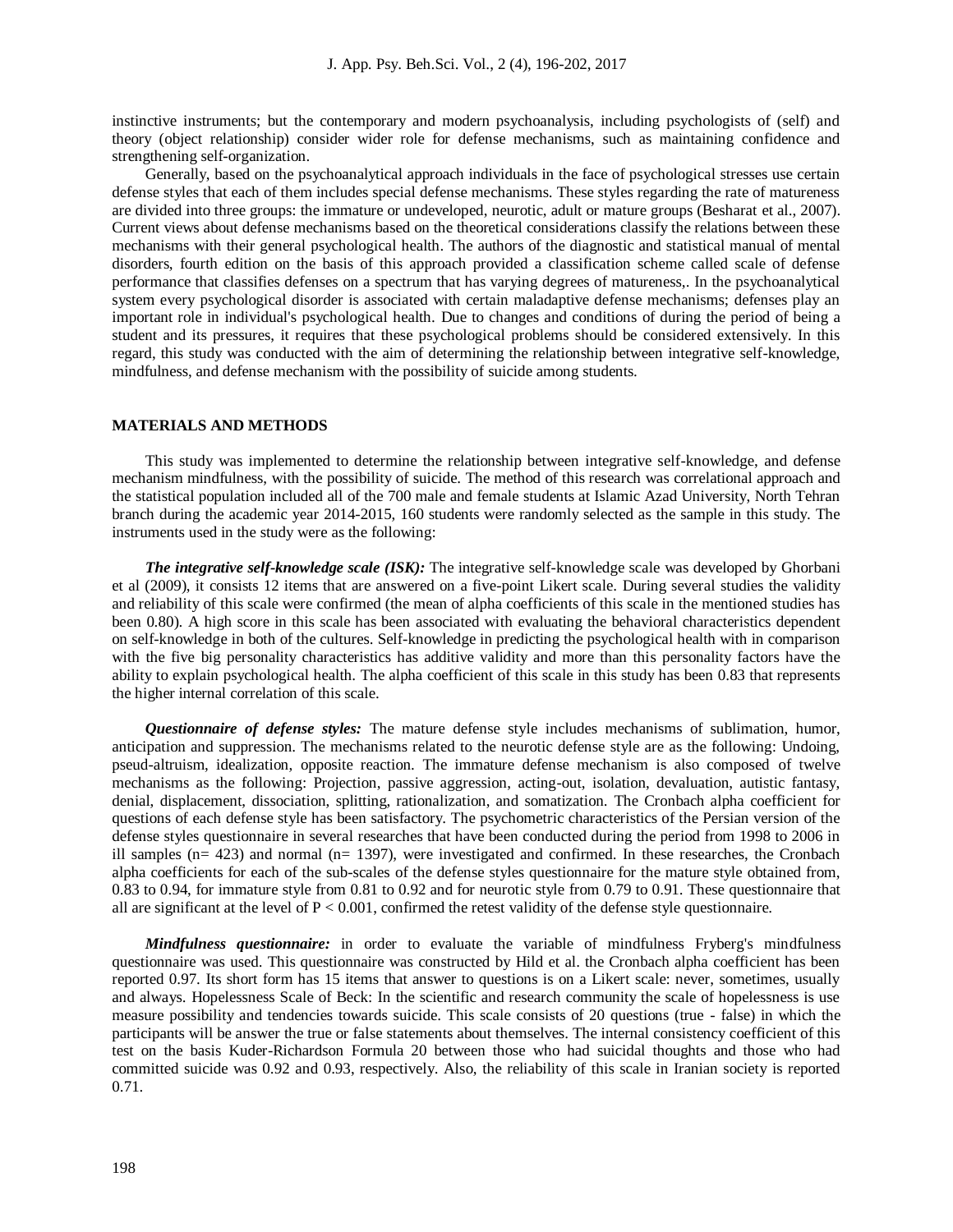## **RESULTS**

| <b>Table 1.</b> Correlational matrix between self-knowledge and possibility of suicide $(n=151)$ . |  |
|----------------------------------------------------------------------------------------------------|--|
|----------------------------------------------------------------------------------------------------|--|

|                        | Self-knowledge             | Possibility of suicide     |
|------------------------|----------------------------|----------------------------|
| Self-knowledge         |                            | $r = -0.294$<br>$p = 0.01$ |
| Possibility of suicide | $r = -0.294$<br>$p = 0.01$ |                            |

The above table shows that the relationship between the two variables is significant at 0.01 ( $p = 0.01$ ,  $r = -0.294$ ). Therefore, we can reject the null hypothesis at the level of 0.01 in favor of the research hypothesis and with 99% confidence it can be concluded that there is a negative and significant relationship between "self-knowledge" and "possibility of suicide". In other words, by increase of the subjects' "self-knowledge", the "possibility of suicide" will be reduced.

**Table 2.** Correlation matrix between mindfulness and possibility of suicide (n= 151).

|                        | <b>Mindfulness</b>        | Possibility of suicide      |
|------------------------|---------------------------|-----------------------------|
| <b>Mindfulness</b>     |                           | $r = -0.153$<br>$p = 0.061$ |
| Possibility of suicide | $r = -0.153$<br>$p=0.061$ |                             |

Based on Table 2, the significance level of the relationship between the two variables is larger than 0.05 ( $p= 061$ ,  $r=$ - 0.153). Therefore, there is not enough evidence to reject the null hypothesis at the significance level of 1 percent, thus it can be said that there is no significant relationship between mindfulness and possibility of suicide.

**Table 3.** Correlation matrix between defense mechanisms and the possibility of suicide  $(n = 151)$ .

| Variables                   |          |       |                          |   |
|-----------------------------|----------|-------|--------------------------|---|
| Mature defense mechanism    |          | -     | $\overline{\phantom{a}}$ | - |
| Immature defense mechanisms | $-0.167$ |       | -                        | - |
| Neurotic defense mechanism  | $-0.03$  | 0.074 |                          |   |
| Possibility of suicide      | 0.183    | 122   | 168                      |   |

Based on Table 3, there is a negative and significant relationship "possibility of suicide" and "mature defense mechanism" at the level of 0.05, while there is a positive relationship between" possibilities of suicide" and "neurotic and immature defense mechanisms".

**Table 4.** Summary of the regression test to examine the relationship between self-knowledge, mindfulness and defense mechanisms with the possibility of suicide.

| Model | Predictive variables entered in the<br>model                                                                                  | Correlation<br>coefficient | Square of<br>correlation<br>coefficient | Adjusted<br>correlation | Significance<br>level |
|-------|-------------------------------------------------------------------------------------------------------------------------------|----------------------------|-----------------------------------------|-------------------------|-----------------------|
|       | Self-knowledge<br><b>Mindfulness</b><br>Mature defense mechanism<br>Immature defense mechanisms<br>Neurotic defense mechanism | 0.515                      | 0.265                                   | 0.240                   | 0.01                  |

Criterion variable: Possibility of suicide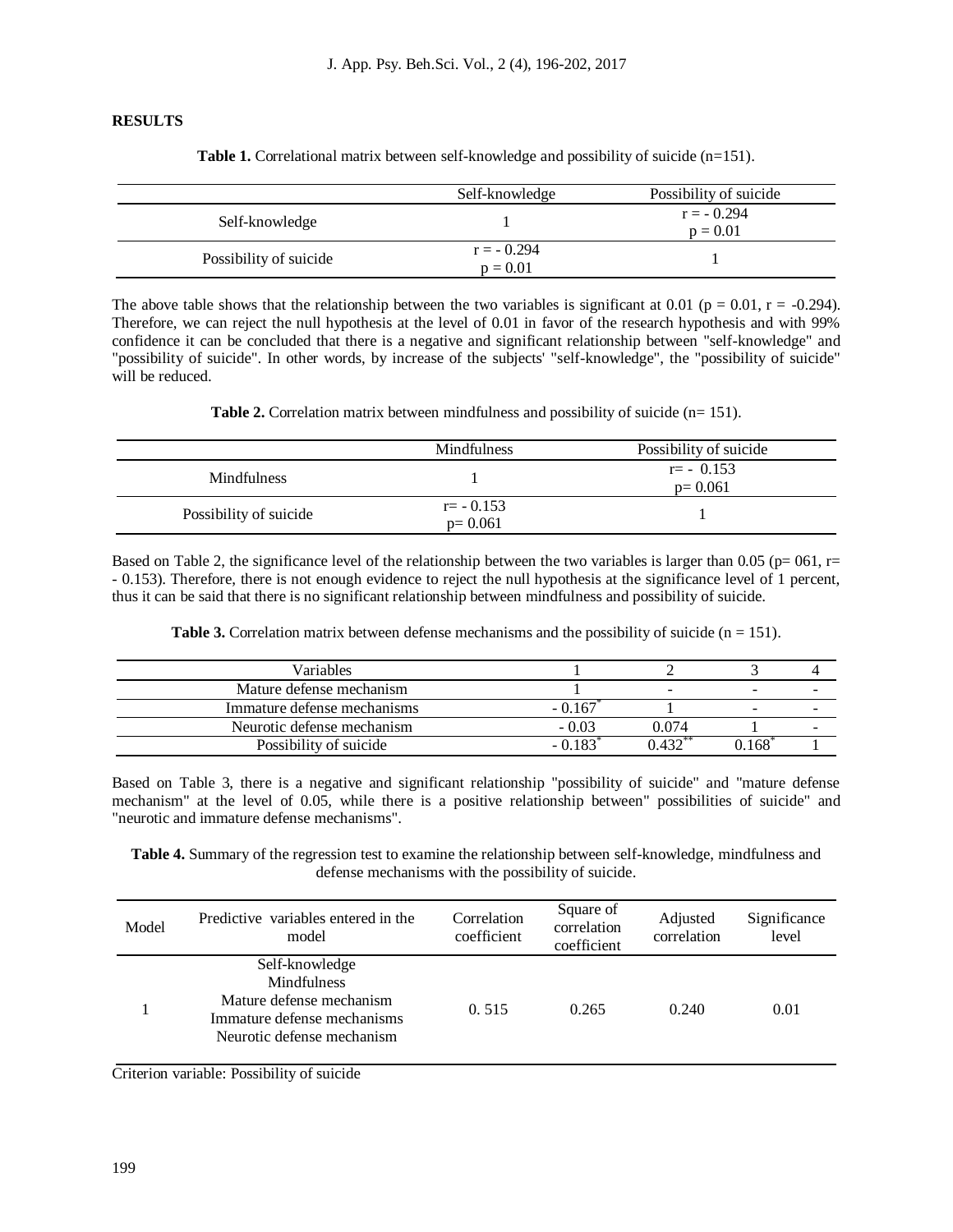Based on Table 4, the correlation between the "5 predictor variables" and "possibility of suicide" equal 0.515. In other words, the variable of "self-knowledge", "mindfulness" and "mature, immature and neurotic defense mechanisms" together approximately explained 26.5 percent of the variations regarding the subjects' "possibility of suicide" ( $R^2 = 0.265$ ). Also the statistic calculations related to F showed that the square of the multi-level correlation is significant at level of 0.01 ( $p= 0.01$ ; 145 and  $df= 5$ ,  $F= 10.5$ ). The next output of computer shows analysis of the regression coefficients of the model.

| Variables included in<br>the model                                                                                                     | Model                                                                                                                                                                                                             | B                                                         | <b>SE</b>                                       | Standardized<br>coefficients of<br>the variables | t                                               | Significance<br>level                        |
|----------------------------------------------------------------------------------------------------------------------------------------|-------------------------------------------------------------------------------------------------------------------------------------------------------------------------------------------------------------------|-----------------------------------------------------------|-------------------------------------------------|--------------------------------------------------|-------------------------------------------------|----------------------------------------------|
| Self-Knowledge<br><b>Mindfulness</b><br>Immature defense<br>mechanisms<br>Mature defense<br>mechanism<br>neurotic defense<br>mechanism | Width from<br>source<br>Variable<br>coefficient<br>Variable<br>coefficient<br>Variable<br>coefficient<br>Variable<br>coefficient<br>Variable<br>coefficient<br>Variable<br>coefficient<br>Variable<br>coefficient | 4.3<br>$-0.107$<br>$-0.036$<br>0.223<br>$-0.048$<br>0.045 | 3.6<br>0.04<br>0.026<br>0.046<br>0.032<br>0.031 | $-0.195$<br>0.099<br>0.359<br>0.110<br>0.106     | 1.2<br>$-2.7$<br>$-1.4$<br>4.9<br>$-1.5$<br>1.5 | 0.23<br>0.01<br>0.17<br>0.01<br>0.13<br>0.15 |

**Table 5.** Coefficients of the predictor variables in predicting possibility of suicide.

As can be seen in Table 5, the significant level of coefficients is significant only about the variables of "selfknowledge" and "immature defense mechanisms" at the level of 0. 01. In other words, only the variables of "selfknowledge" and "immature defense mechanisms" are significant predictors of "possibility of suicide". While the variables of "mindfulness" and "mature and neurotic defense mechanisms" have lost their role in predicting "possibility of suicide". Therefore, according to the provided data in the table, the regression equation can be written as the following: Predicted possibility of suicide  $(Y) = 0.359$  (immature defense mechanisms) -0.195 (Selfknowledge). Based on the above-mentioned regression model, it can be said that an increase of one standard deviation in "immature defense mechanism" to 0.359, the standard deviation increases "possibility of suicide" and by adding one standard deviation in subjects' "self-knowledge" about 0.195 of the standard deviation of their "possibility of suicide" will be reduced.

#### **DISCUSSION AND CONCLUSION**

The results of this study have shown that there is a negative relationship between integrative self-knowledge and possibility of suicide. There is a positive and significant relationship between possibility of suicide and defense mechanism (neurotic and immature) and there is a significant negative relationship between possibility of suicide and (mature defense mechanism). There is no significant relationship between mindfulness and possibility of suicide. In explaining the results obtained with regard to the relationship between integrative self-knowledge and possibility of suicide it can be said that hopeless individuals and those who are likely to commit suicide have lower integrative self-knowledge and higher interpersonal sensitivity and self-injury. And in terms of mindfulness, selfcontrol, interpersonal ambivalence and self-damage have differences with those who commit suicide. There is a balance between the coordination of psychological system and immune system. In other words, integrative selfknowledge that plays a coordinating role at interpersonal level and with processing an individual's information bring about integrity at the level of different systems related to psychology itself.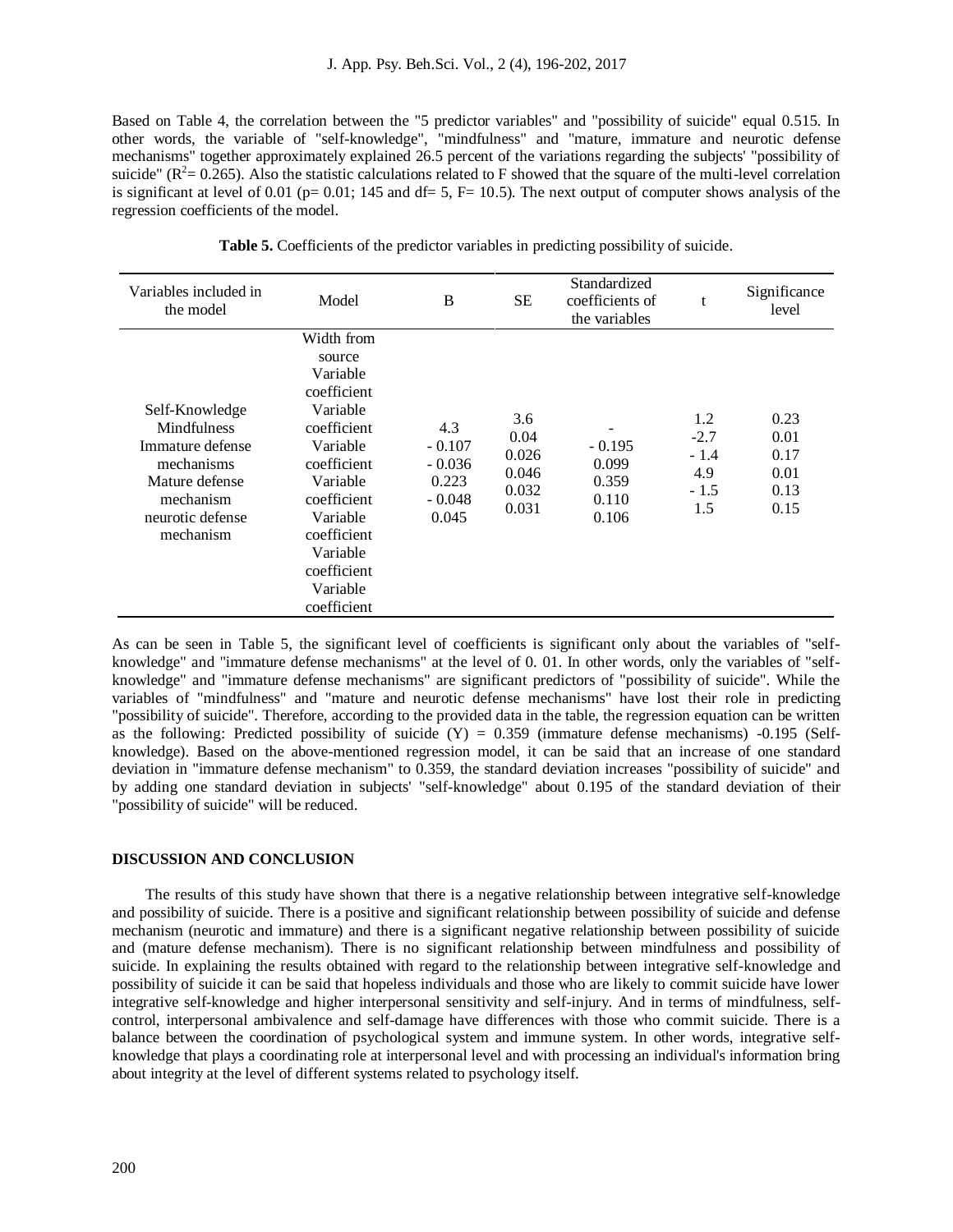On the other hand, mindfulness and self-control variables as variables of self-recognition play a coordinating role in our psychological system. Sensitivity in interpersonal relations, aggression and self-harm are processes that clearly and directly measure the inconsistency with ego (self). Thus, both of the findings related to integrative selfknowledge and findings related to suicidal variables and interpersonal sensitivity confirm coordination of physiological and safety systems. In a way that minute by minute, the psychological system, through a hoop, controls actions of our physical system. Therefore, when an individual's level of defense system and self-knowledge comes down, the possibility of suicide and self-harm in individual increases.

Human being in order to be in peace and put away his/her own concerns and anxieties, it is necessary for him/her to create a deep and realistic relationship with the continuous and moment by moment flow of live. The functional representation of this concept has been recommended with exercises along with concentration and paying attention to the five senses in deep understanding and with relaxing moments and pleasures. Creation of positive spirit and hope is not only and solely for the sake giving hope, but also is the basis for correct and constructive thinking. Several studies have shown that there is a strong bilateral relation between the constructive thoughts and positive emotions. Positive and constructive thinking requires correct and detailed attention to the surrounding facts, lack of orientation and thinking despairs, correct definition of problem and suitable analysis that are not possible without the positive emotions. This component emphasizes on taking a non-evaluative standpoint regarding private experiences (such as cognitive biases, beliefs and assumptions in suicide) (Kabat-Zinn, 2003), and helps an individual to experience emotions without reappraising them, for good or bad, as they happen. Lack of reaction to internal experience also refers to the fact that an individual gives permission of entrance and exit to thoughts and feelings without getting involved with them.

In explaining the results of investigating the relationship of defense mechanism (neuroticism) it can be said that neurotic defense mechanisms are dysfunctional and maladaptive competitive approaches that in people with problems of depression and anxiety are seen more, anxiety plays the role of a sign and represents that an imminent danger that is in fact a threat to self must be avoided or foiled. The self should decrease the conflict between the longings of innate self and society's severities or superego. We usually defend ourselves by using some a number of mechanisms at the same time in front of anxiety and in order to get free from anxiety resulting from lack of provision of character's need, that whose fulfillment brings about punishment on the part of conscience and society and we resort to a series of defense mechanisms. The procedure of self-defense style, that is, the frequency of using defense mechanisms in comparison with others is major variable for personality recognition, pathology and the rate of adjustment. Some researchers have found significant relationship between immature mechanisms with behavior of self-harm; these mechanisms are often applied unconsciously and are usually associated with distortion, denial and transformation of reality and leads to self-deception. Neurotic mechanism is common in all people. The defenses have been helpful in the short term but in the long run lead to problems in relationships, career and success in life. Such as: Rationalization, rejection, inverse reaction, displacement and separation. Those who use mechanisms of rationalization, rejection and displacement to deal with problems do not solve the ability to confront with problems and the power of solving conflicts. Therefore, these people are easily frustrated and the possibility of being affected by depression and suicide in this individuals is high (Vaillant, 1999).

The results of the relationship between defense mechanisms (immature) with the possibility of suicide among students "have shown that there is a positive and significant correlation between defense mechanism (immature) and possibility of suicide. In explaining this result it can be said: Depressed patients in comparison with non-depressed patients have differences regarding defense styles and personality traits. Defense mechanisms are automated regulatory processes are used to reduce cognitive dissonance and to minimize sudden changes in the internal and external reality through influencing the way of perceiving threatening events (Vaillant, 1999).

This finding emphasize on the importance of development of the fundamental mechanisms such as defense styles resulting from treatment. This finding is consistent with the prevailing view about the correlation of the growth rate of defense mechanisms and psychopathology. In fact, the defense mechanisms distort reality and the rate of distortion in immature and neurotic defenses is more than mature defenses. The more the degree of cognitive distortions of a defense to be, the rate of sober awareness will be decreased and as a result less effort will be done to deal with cognitive distortions. Therefore, defense mechanisms of our conscious recognition that change our understanding of ego (self), decrease our understanding of our conflicts, influence our conflicting emotions with our beliefs. Therefore, defense mechanisms particularly immature mechanisms became barriers to a person's perception of reality and remove the possibility of a rational and effective defense from him and decrease his intellectual and self-exploration capacity.

The relationship between defense mechanisms (mature) with the possibility of suicide among students has shown that there is a negative and significant correlation between the defense mechanisms (mature) and the possibility of suicide. In explaining the results obtained it can be said that: One of the mechanisms is called "mature